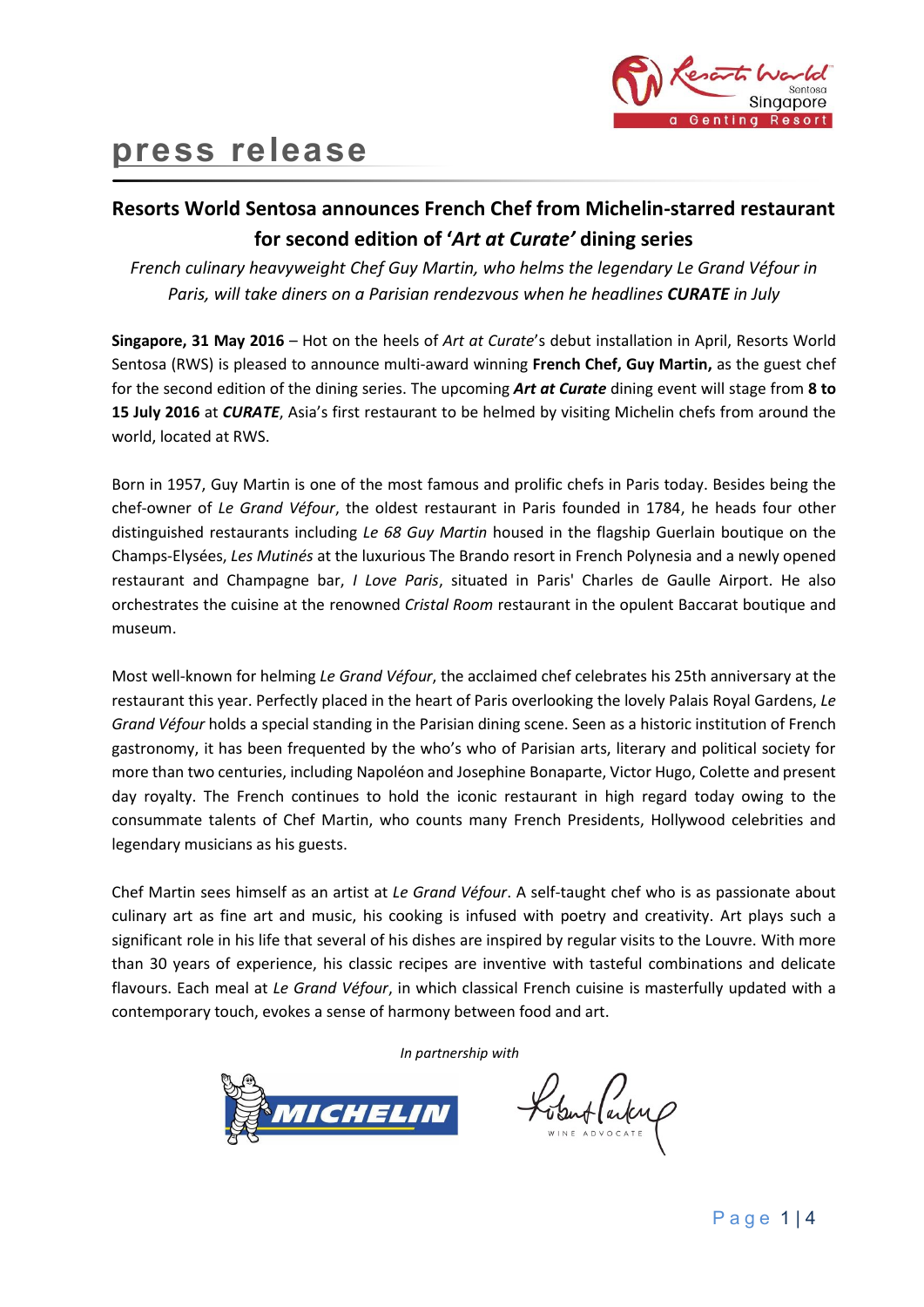"Cooking knows no borders. I am looking forward to sharing my cuisine and passion for food with gourmands in Singapore. The menu that I will be presenting at *Art at Curate* will showcase my culinary philosophy of freshness, flavours, textures and authenticity," said Chef Guy Martin.

Gourmands can look forward to savouring Chef Martin's signature creations from *Le Grand Véfour* such as *Duck liver raviolis with truffles emulsion cream*; *Truffles parmentier of shredded oxtail*; *Veal filet rubbed with paprika, zucchinis cooked with capers and pine kernel, citronella tomato juice*; and his famous sweet *Artichoke "crème brûlée" topped with candied vegetables and bitter almonds sherbet*. He will also be presenting special creations for the season including *Lobster served warm, melting rhubarb, tomato with ginger; Turbot lacquered with poultry juice, poiré, cucumber and mango, cucumber emulsion juice;* and *Bresse chicken with truffles, crispy polenta, asparagus and chanterelles.* 

RWS is the Title Partner of Michelin Guide Singapore, and is presenting *Art at Curate* in partnership with Michelin Guide Singapore and Robert Parker Wine Advocate.

Two more editions of *Art at Curate* will be held from **16 to 25 September** and **4 to 11 November** this year, featuring Scandinavian and Spanish cuisines respectively by two soon-to-be-announced outstanding chefs from Michelin-starred restaurants. The visiting chefs will curate exclusive lunch and dinner menus at the restaurant. During each edition, the chefs will also collaborate with a RWS resident chef to create a signature menu that will be served at the restaurant before the next event. With wine authority Robert Parker Wine Advocate, whose team of wine reviewers will personally hand-pick the wine pairings for the meals, the event will exclusively import limited edition and top-rated wines from the most sought-after producers around the world.

- Ends -

### **Booking details:**

The second *Art at Curate* event will be held at *CURATE* located at Resorts World Sentosa (The Forum, Level 2) from **8 to 15 July 2016**. Prices range from *S\$240++* for a **four-course lunch** with wine pairing to *S\$400++* for an **eight-course dinner** with wine and Champagne pairing. For reservations, please visit [http://guide.michelin.sg.](http://guide.michelin.sg/) **Early-bird booking** starts from **Monday, 13 June 2016 where gourmands can book at the special prices of** *S\$220++* for the **four-course lunch** with wine pairing and *S\$360++* for the **eight-course dinner** with wine and Champagne pairing. **Public booking commences Monday, 20 June 2016**. Reservations are strictly required.

Diners can continue to savour Chef Martin's signature dishes from **19 July 2016** in a special menu cocreated with a resident chef. For reservations, please call **6577 7288** or email [curate@rwsentosa.com.](mailto:curate@rwsentosa.com) Public who wish to receive latest updates on upcoming *Art at Curate* events can register at [www.rwsentosa.com/curate.](http://www.rwsentosa.com/curate)

#### **Media Contacts:**

**Resorts World Sentosa** Chloe Li Tel: +65 6577 9759 Email: [chloe.myli@rwsentosa.com](mailto:chloe.myli@rwsentosa.com)

**Ogilvy Public Relations (for Resorts World Sentosa)**  Jacqueline Cai Tel: +65 6213 9974 Email: [jacqueline.cai@ogilvy.com](mailto:jacqueline.cai@ogilvy.com)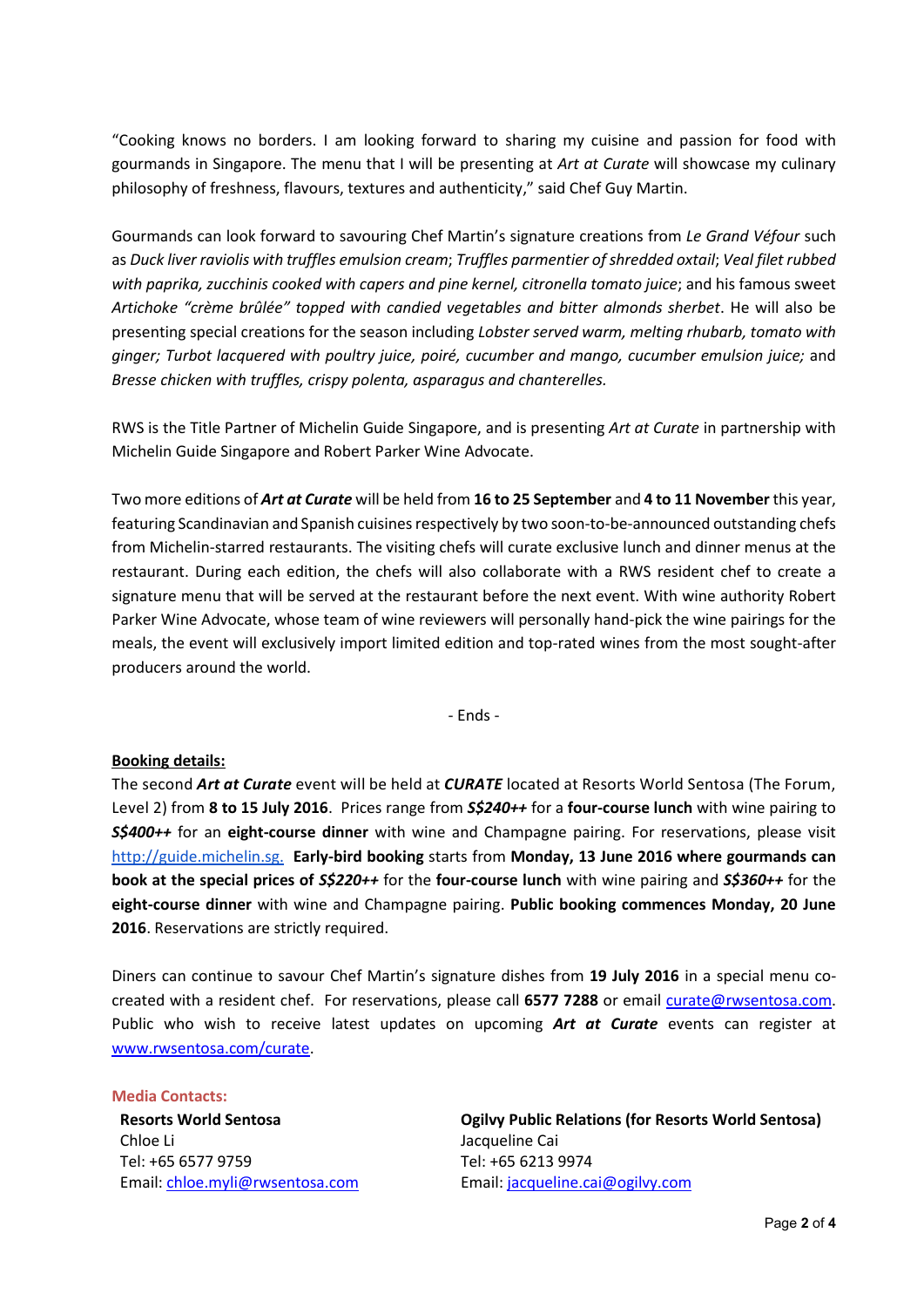**About Chef Guy Martin: "Cuisine inspired by fine art"**



Born in 1957 in Bourg Saint Maurice, Guy Martin grew up in a family of epicureans. Educated, but with a sense of resistance towards the established order, Guy Martin chose to make cooking his profession and began his journey at a local pizzeria in 1976 when he was 19 years old. By chance, he bought the French classic cookbook "Gastronomie Pratique" authored by Ali-Bab. It was a revelation for the young man then, who would try out the 500 recipes in the book every night on his own. The talented self-taught chef joined *Relais & Châteaux* in 1981.

He worked for 3 years as the Chef de Cuisine at the *Château de Coudrée* on Lake Léman, before moving to the *Château de Divonne* where he became its executive chef at the age of 26 years old. That was where he attained his first Michelin star in 1985, and his second Michelin star in 1989.

In 1991, Chef Martin arrived at the historic *Le Grand Véfour*, property of the famous Chef Raymond Oliver from 1948 till 1983, followed by the Taittinger family and then an American investment group. Helming the kitchen of *Le Grand Véfour*, he obtained his third Michelin star in 2008, and cooked for many illustrious guests including former French Presidents, Sir Paul McCartney and Sharon Stone. He acquired the restaurant in 2011.

After more than 30 years of culinary inventiveness, Chef Martin's cuisine is defined as modern, sensuous and bold with an emphasis on high quality fresh produce from various regions of France. A cuisine which associates pleasure and well-being, awakens the senses and creates emotions. As an art and music aficionado, he cites Jacques Offenbach, Mozart and Glenn Gould as sources of inspiration, who influence him to explore culinary boundaries as well as conceive new colours, flavours and presentations for his culinary creations.

The acclaimed chef has authored more than 20 cookbooks throughout his career, sharing hundreds of recipes in these tomes. Among his long list of cookbooks are the 636-page *L'Art de Guy Martin (2009)* and *Le Grand Véfour (2016)*, which features 56 signature recipes, the history of the restaurant and the Palais Royal. Having built a reputation as one of the best French chefs in the world, Chef Martin also hosted a TV programme, *Épicerie fine* which offers an in-depth look at how some of France's best farmers produce their food, for two seasons of 35 episodes (2011). The programme was aired on TV5 Monde which reaches 144 million homes in Europe.

Chef Martin was decorated as an "Officer" of the Ordre de La Légion d'Honneur (National Order of the Legion of Honour by the French Government) in 2012 for his achievements.